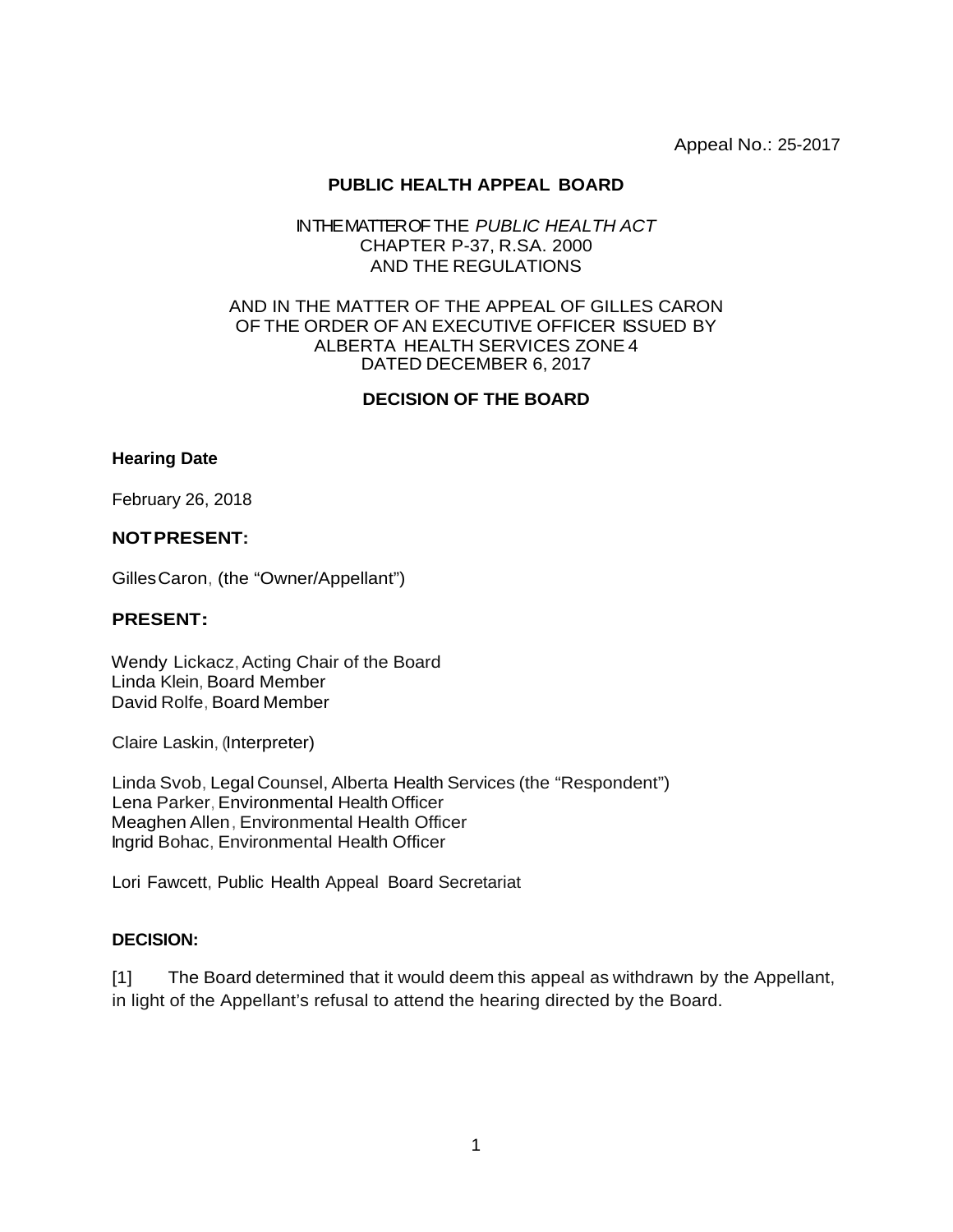# **BACKGROUND:**

[2] On February 13,2018, the Appellant, Respondent and the occupants of 12022-40 Street, Edmonton, AB, T5W 2L3, received written notification confirming that the Public Health Appeal Board had scheduled a public hearing respecting the Notice of Appeal filed by Gilles Caron (the "Hearing"). The Hearing was scheduled to be held on Monday, February 26, 2018, commencing at 10:00 a.m.The Hearing location was designated as the Meeting Room on the Concourse Level,ATB Place North, 10025-Jasper Avenue, Edmonton.

[3] On February 16, 2018, commencing at 2:00 p.m., the Appellant brought an application for a stay of the Order of an Executive Officer that is the subject of this appeal. That stay application was heard by the Acting Vice-Chair by way of teleconference. The Appellant made no mention of a desire to have the Hearing heard similarly by way of teleconference.

[4] The Appellant, at approximately 9:06 a.m. on February 26, 2018, sent an email to the Public Health Appeal Board (the "Board") Secretariat advising that he was unwilling to attend in person and requested the Hearing be held by teleconference.

[5] Appeal hearings before the Board are generally conducted in person by all parties. The Board may exercise its discretion and permit alternative appearances when the party requesting such provides reasonable notice and grounds for the request. The Appellant did not provide any reasonable grounds for the late request for an appearance by teleconference and the Board determined that the matters on appeal required the personal attendance of all parties to the appeal. The Board adjourned the Hearing until 11:00 a.m. on February 26, 2018, to allow the Appellant to attend in person.

[6] The Secretariat spoke to the Respondent and asked if AHS had any objections to adjourn the Hearing until 11:00 a.m. on February 26, 2018, to allow the Appellant the option to attend the hearing in person or schedule another mutually agreed upon date. AHS did not object.

[7] The Secretariat, inthe presence of the contracted interpreter, contacted the Appellant by telephone and offered to adjourn the hearing until 11:00 a.m. on February 26, 2018, or to find another mutually available date to conduct the Hearing in person.

[8] The Appellant advised the Secretariat and Interpreter that he was not interested in attending either the Hearing, or any other hearing in person.

[9] Following this exchange, the Secretariat again contacted the Appellant by phone however, only received the Appellant's voice messaging. The Secretariat reiterated that the Board would adjourn the Hearing until 11:00 a.m. or the Appellant could provide an alternative date to reschedule the Hearing.

[10] The Board members and Respondent representatives were all present at 11:00 a.m.